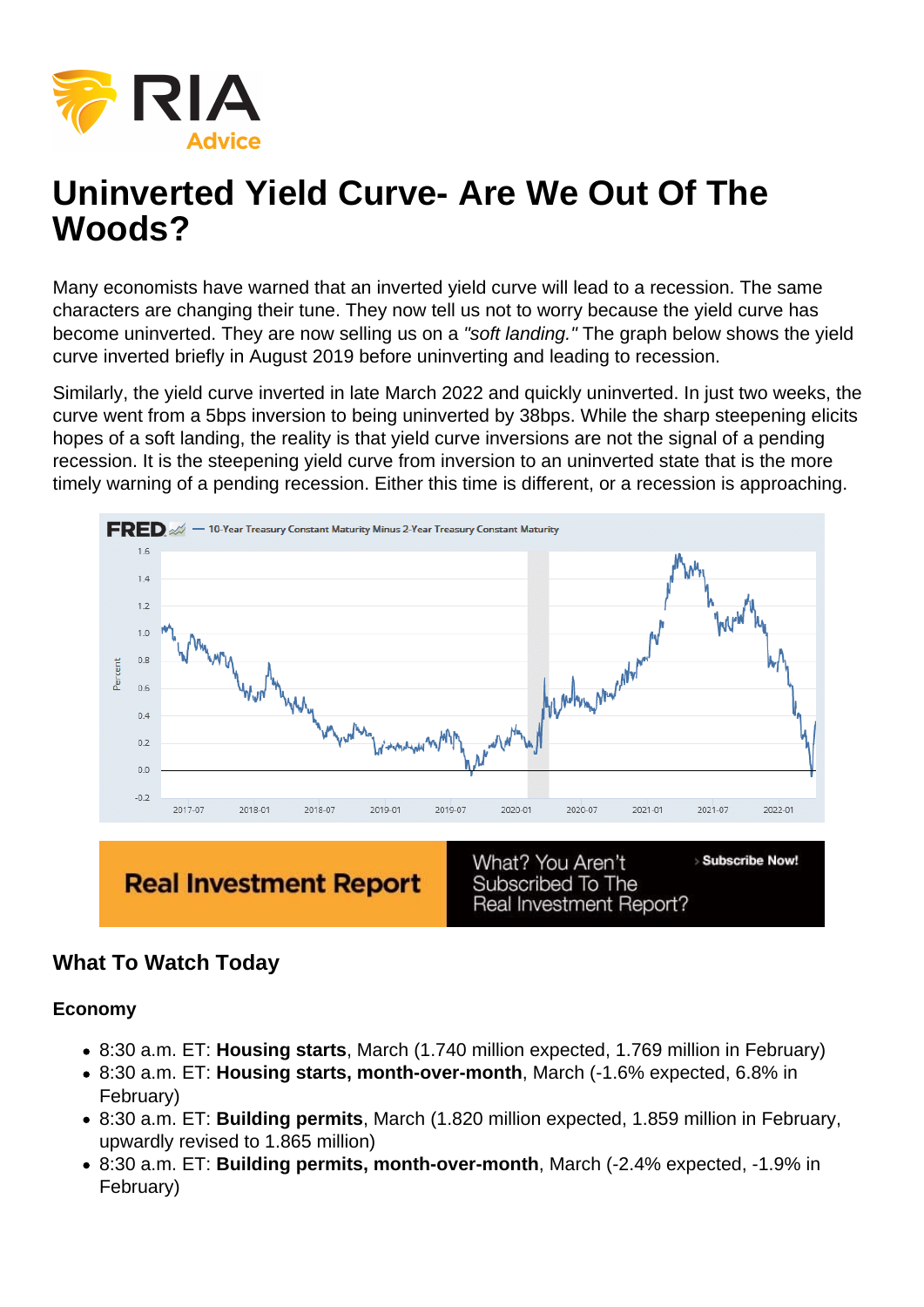#### **Earnings**

#### Pre-market

- Fifth Third Bancorp. ? [\(FITB](https://finance.yahoo.com/quote/FITB)) to report adjusted earnings of \$0.70 on revenue of \$1.94 billion
- Johnson & Johnson ?[\(JNJ\)](https://finance.yahoo.com/quote/JNJ) to report adjusted earnings of \$2.60 on revenue of \$23.68 billion
- Citizens Financial Group ? [\(CFG\)](https://finance.yahoo.com/quote/CFG) to report adjusted earnings of \$0.92 on revenue of \$1.63 billion
- Halliburton ?[\(HAL](https://finance.yahoo.com/quote/HAL)) to report adjusted earnings of \$0.35 on revenue of \$4.20 billion
- Truist Financial Corp. ?[\(TFC](https://finance.yahoo.com/quote/TFC)) to report adjusted earnings of \$1.02 on revenue of \$5.46 billion
- Hasbro ?[\(HAS\)](https://finance.yahoo.com/quote/HAS) to report adjusted earnings of \$0.64 on revenue of \$1.15 billion
- Lockheed Martin ?[\(LMT](https://finance.yahoo.com/quote/LMT)) to report adjusted earnings of \$6.21 on revenue of \$15.55 billion

## Post-market

- Netflix ?[\(NFLX](https://finance.yahoo.com/quote/NFLX)) to report adjusted earnings of \$2.91 on revenue of \$7.95 billion
- [IBM](https://finance.yahoo.com/quote/IBM)?(IBM) to report adjusted earnings of \$1.41 on revenue of \$13.81 billion
- First Horizon Corp. ? [\(FHN](https://finance.yahoo.com/quote/FHN)) to report adjusted earnings of \$0.35 on revenue of \$705.69 million

# Market Trading Update

The last of the tax day selling occurred Monday as a lot of retail traders got their tax bills and realized they had to sell stuff to pay the tab from the last year. With the markets still flirting with support, oversold, and with sentiment very negative, we still expect to see a bounce starting as soon as tomorrow.

A rally back to the previous recent peak would not be out of the question and could happen fairly quickly given the underweighting of investors with respect to equity exposure.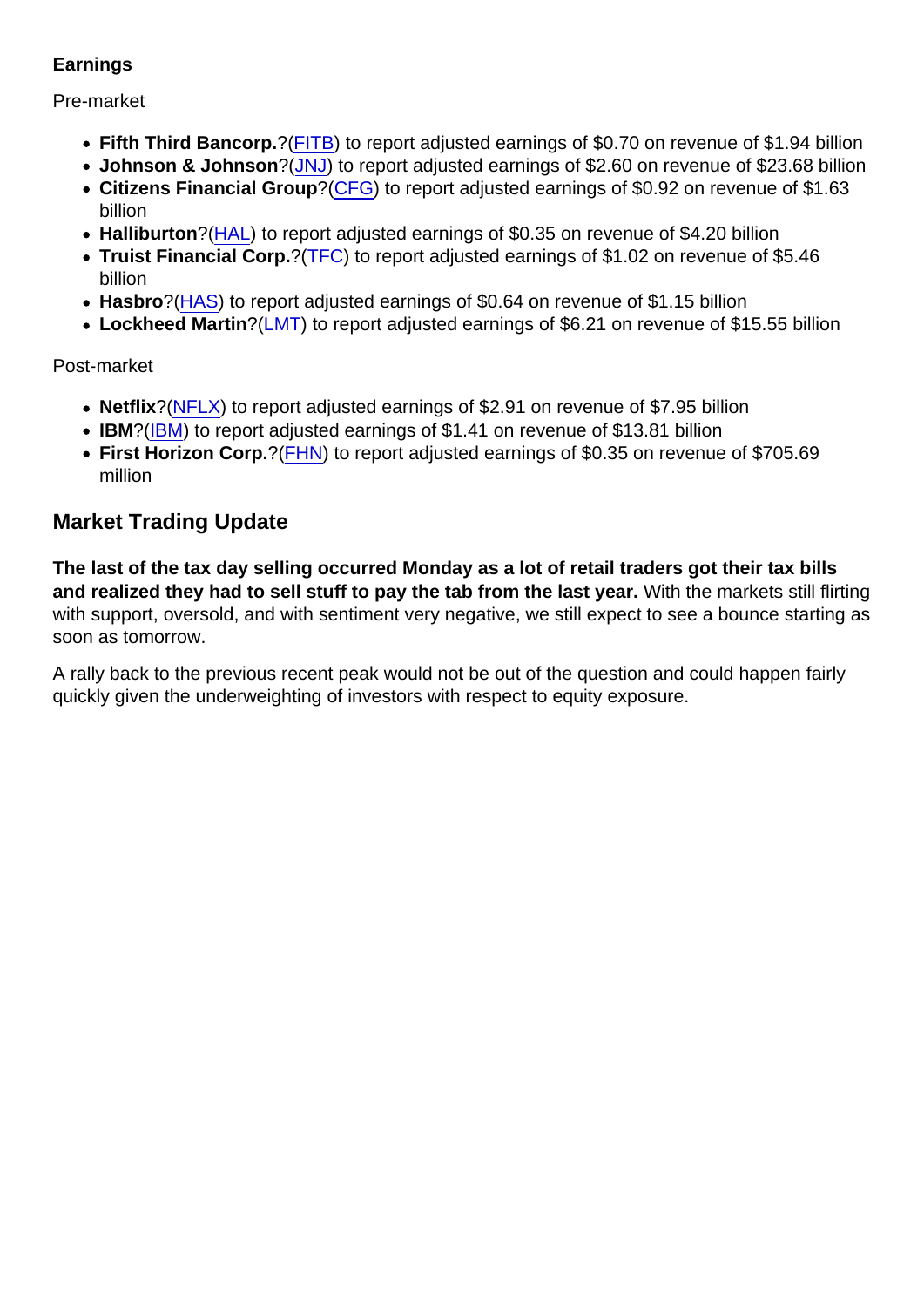## More On The Uninverting Of The Yield Curve

The quad-panel chart below shows the 4-previous periods where 50% of 10-different yield curves are inverted. I have drawn a horizontal red dashed line from the first point where 50% of the 10 yield curves tracked became inverted. I have also denoted the point you should have sold and the subsequent low. You will note there are previous periods historically where the yield curve inverted, uninverted, and then inverted again.

In every case, the market did rally a bit after the initial reversion. However, had you reduced your equity-related risk, not only did you bypass a lot of market volatility (which would have led to investor mistakes) but ended up better off than those trying to ?ride it out.?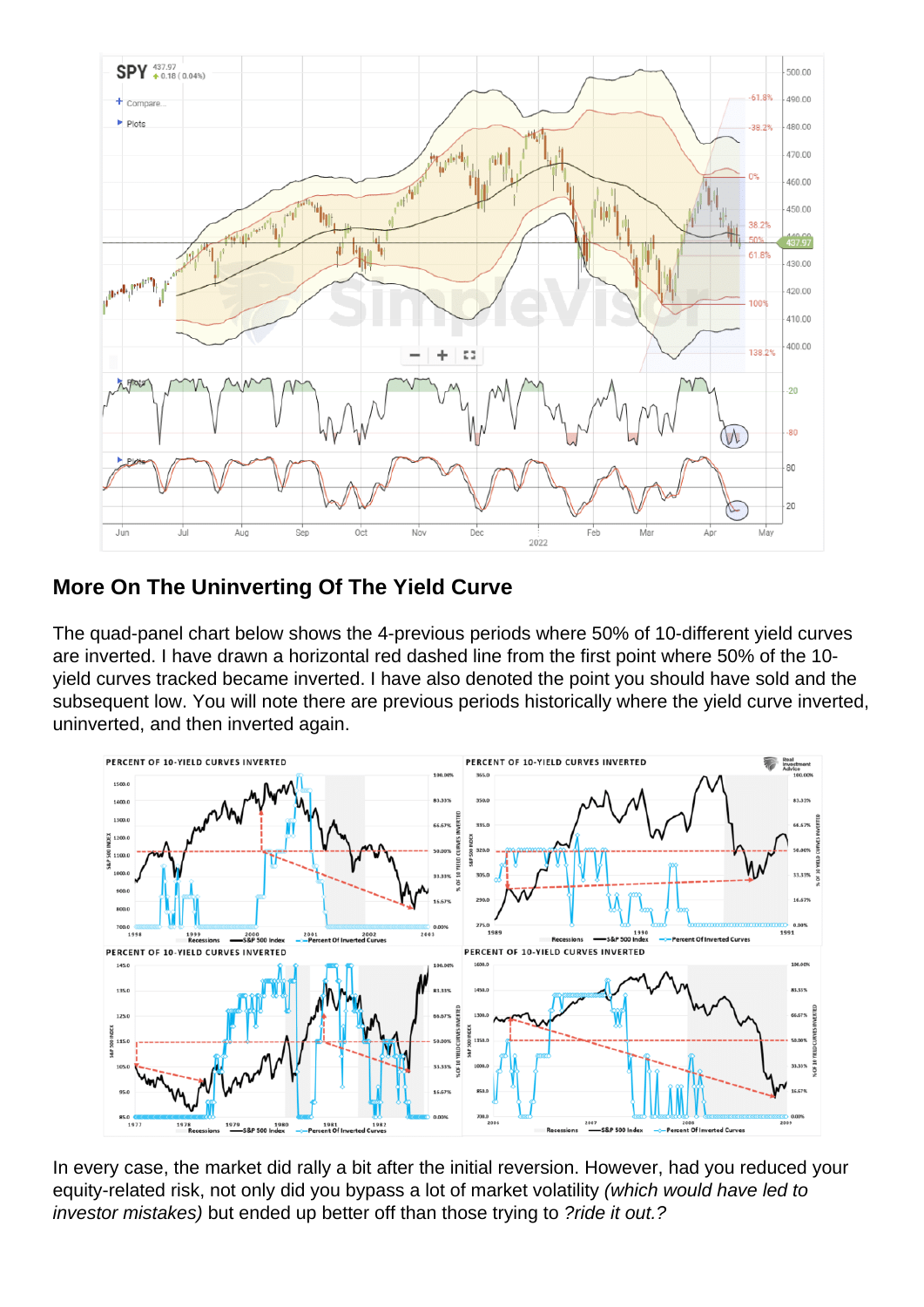In 2019, the yield curve inverted again leading to a 35% correction and recession in 2020.

That?s just history

Currently, only 10% of the 10-spreads we track are inverted. As such, there is no reason to become overly defensive just yet. But you should be at least paying attention.

While the media is already rife with headlines about ignoring the inverted yield curve warning, history suggests it is unwise. As the Fed hikes rates, more curves will invert.

More importantly, with economic growth slowing rapidly, inflation running at the highest levels since 1980, and consumers tapped, recession risk is likely higher than analysts realize.

While using the ?yield curve? as a ?market timing? tool is unwise, it is just as foolish to dismiss the message entirely.

Airline Stocks Flying Against Stiff Headwinds

The graph below, courtesy of [Banking on the Market,](https://ayeshatariq.substack.com/p/the-weekend-edition-38?s=r) shows that the jet fuel price has risen significantly more than crude oil. Author Ayesha Tariq notes that jet fuel comprises about 20-30% of operating costs for many airlines. Further, most airlines do not hedge their fuel costs.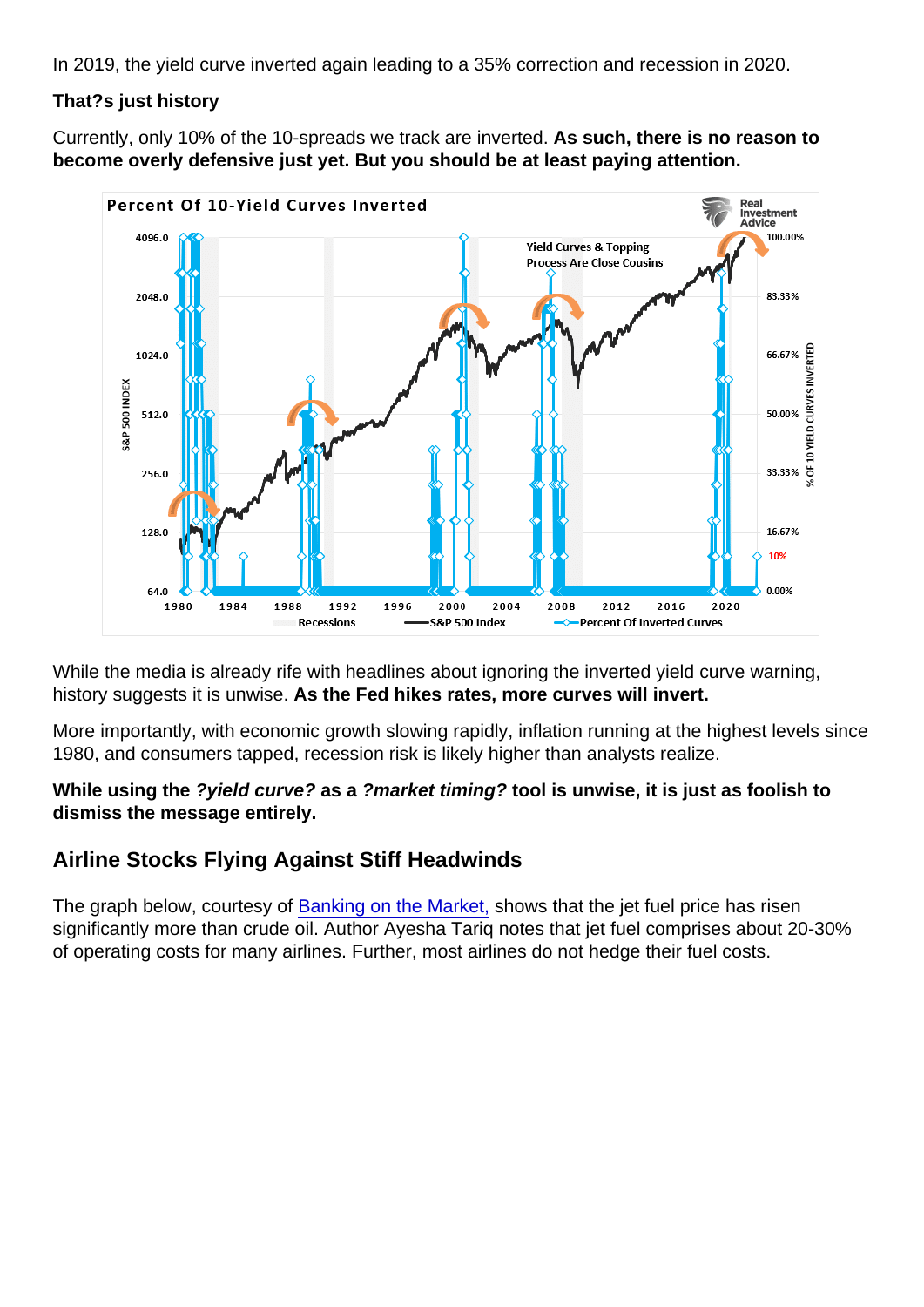Soaring fuel prices will likely take a bite out of profits in the future, but Tariq also warns:

"And then there?s the cost of labor - the second biggest chunk of operating costs. We?ve been hearing about labor shortages for three quarters now, and the result has been wage increases .Finally, most of the airlines are structurally weaker. Airlines are notorious for never having enough cash and when the pandemic hit, most of them decided to drawn down on their standby credit lines, which tend be based off of floating rates. With rates rising , this is sure to hit their bottom line."

She notes that ticket sales are improving but bookings for premium seating and international travel, which are more profitable, are lagging. The following graph shows that total fares are now only \$1billion away from pre-pandemic levels. Lastly, the third graph charts the ETF JETS, which holds the major airline stocks. As we show, it is still about 30% below pre-pandemic prices as investors seem to be cautious of the pitfalls noted above.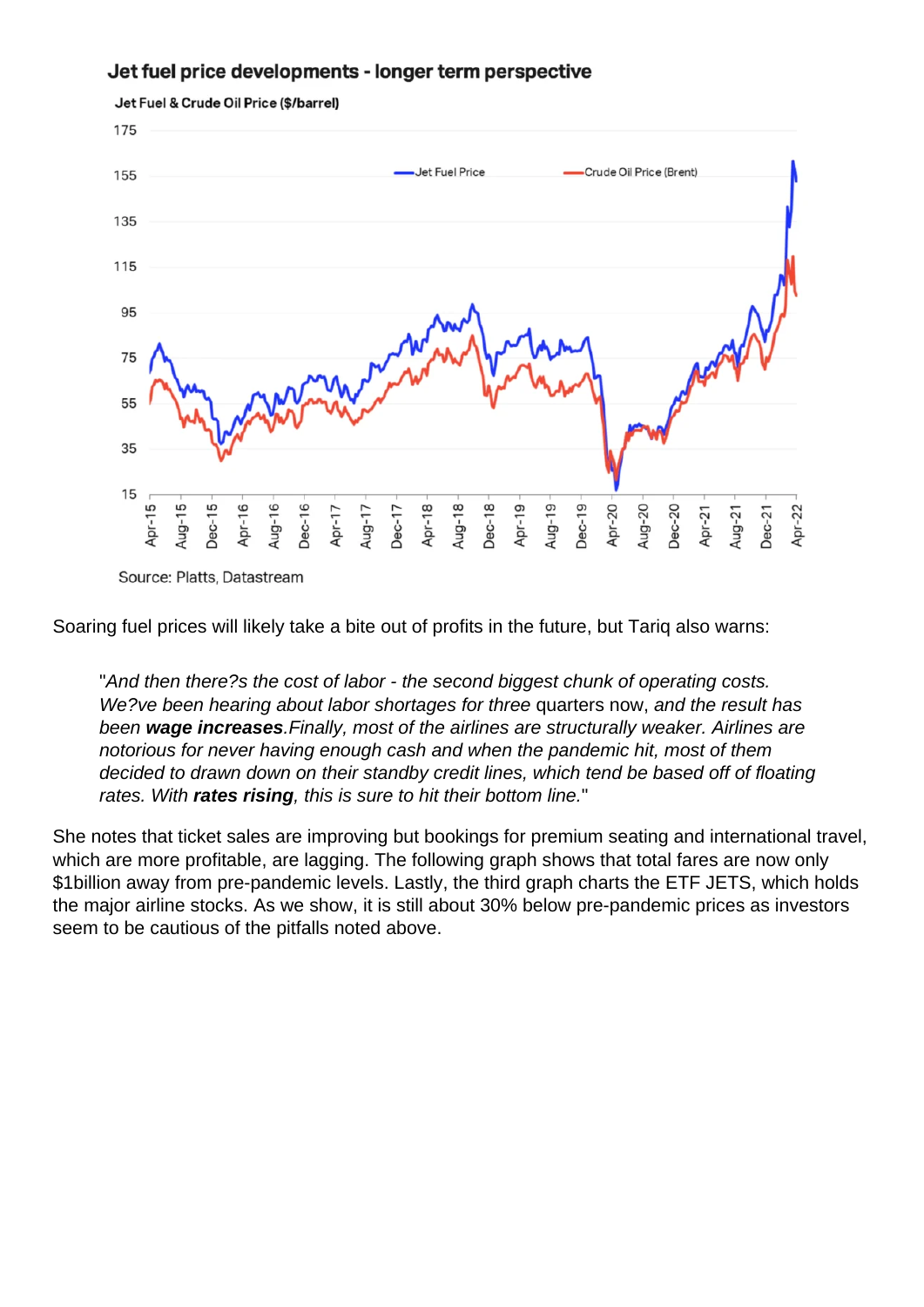Utilities Are Lacking Dividends

Investors are flocking to the utility sector for safety and higher dividends. The graph below shows that utilities have the third-highest dividend yield at 3%. However, the sector's total yield, including its buyback yield, ranks it at the bottom of the S&P 500 sectors. Utilities are actually net issuers of stocks along with REITS. All of the other sectors reduce shares in aggregate due to buybacks. Some dividend buyers may want to question their logic.